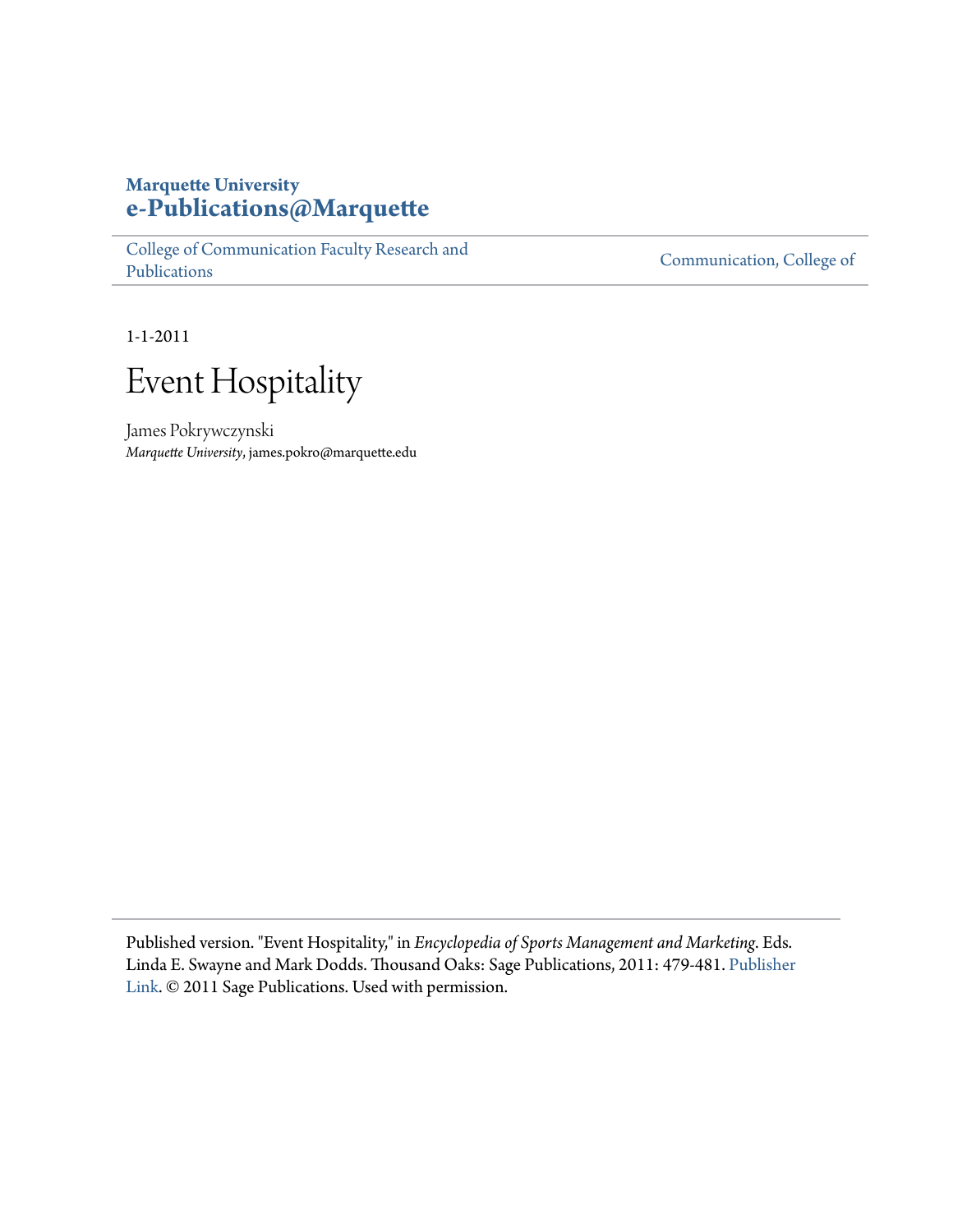The full range of quantitative and qualitative research methods are available to gather information that becomes the evidence for the evaluation. These might include interviews, focus groups, surveys, and document reviews. The methods selected should be those that can provide the most appropriate data. Evaluations include descriptive information but go beyond that to draw evaluative conclusions using criteria and performance standards to determine overall quality and success of the evaluand.

> Jeffery Adams Pauline Dickinson *Massey University*

**See Also:** Continuous Quality Improvement; Management Decision-Making Process; Strategic Management; Success, Measuring Marketing.

#### **Further Readings**

Centers for Disease Control and Prevention. "Framework for Program Evaluation in Public Health." *Morbidity and Mortality Weekly Report*, v.48/RR-11 (1999).

- Riddick, Carol Cutler and Ruth V. Russell. *Research in Recreation, Parks, Sport, and Tourism*, 2nd ed. Champaign, IL: Sagamore Publishing, 2008.
- Stotlar, D. K. "Sponsorship Evaluation: Moving From Theory to Practice." *Sport Marketing Quarterly,* v.13 (2004).

## **Event Hospitality**

Hospitality in a sports marketing setting is a dynamic form of relationship marketing with sports that creates strong relationships with fans and participants. It is a means of indirect persuasion much different from traditional advertising's persuasive appeals. Hospitality can deliver a strong link between a company and enjoyment of an event that can last for a long time. Benefits may accrue from the gratitude felt for special treatment, and good experiences may change perceptions toward the sponsor.

Sports delivers experiences of adventure, friendship, solidarity, identification, care, and serenity, providing a perfect environment for organizations and brands to induce emotional bonds with their stakeholders. When two competitors provide the same products and services, the seller with the best personal relationship with the client will get the business. The challenge is to do it right. The days of participating in sponsorships because of the sports interest of a CEO and providing hospitality to this person's friends is over. Hospitality must have a business value to it or it is a waste of time.

A proper strategy begins with a thorough knowledge of a company's stakeholders. It is important to identify subgroups classified by their relationships to the company (customers, present or prospective; employees; vendors/suppliers), their perceptions of the company, problem areas in the relationship that need attention, and their interest in the sport. Objectives of the VIP treatment need clarification, whether that is to reward employees for sales performance, network for new business, introduce a new product or incentivize current and prospective customers for future business. These initial steps, performed properly, can lead to stronger relationships and partnerships with stakeholders that have a memorable experience attached to a company. Done poorly, hospitality can result in resentment and potential termination of the relationship.

There are many parts to a typical hospitality package. These can include tickets to the event, access to athletes participating in the sport, food, hotel accommodations, travel, and the cultural experiences that may come with the location of the sports event. Typical packages combining several of the above items can cost a sponsor \$50,000 to over \$200,000 depending on the number of VIPs attending and the quality of treatment ordered. According to leading trade publications, about \$11.3 billion was spent in 2009 in the United States on sports sponsorship. Estimates indicate that about 25 percent of that goes into hospitality services in and around sports events.

Hospitality experiences can be either passive, which is the more common type of experience, or experiential, in which, for example, VIPs are invited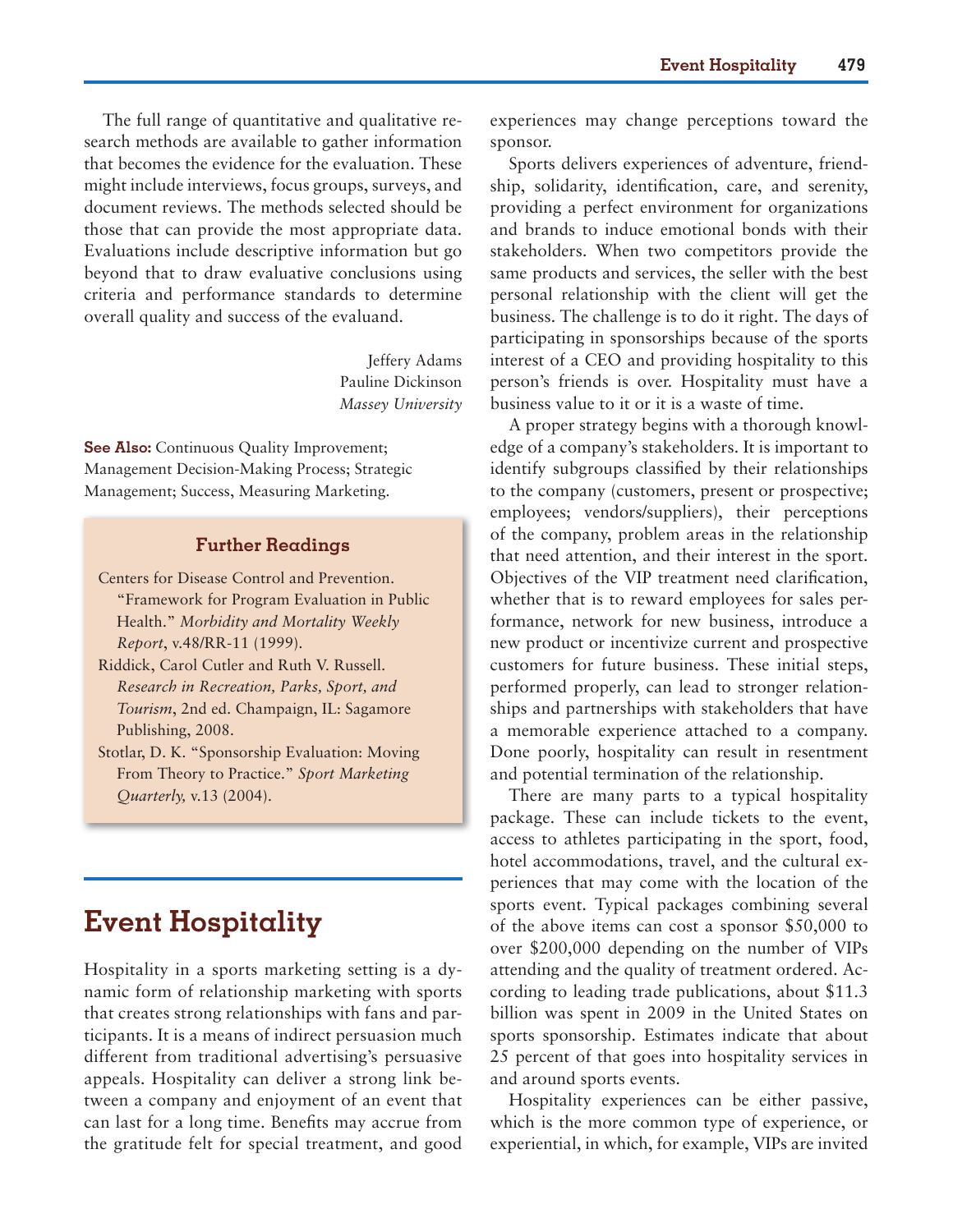to play golf with Phil Mickelson, drive a racecar around a track, or be part of a white-water rafting expedition. Some of the biggest sports connected to hospitality in the United States include professional golf events, NASCAR racing, the Kentucky Derby, and the Super Bowl.

Internationally, top events include soccer, auto racing, and the Olympics. Almost every sports venue offers some version of special, exclusive seating and gathering space, such as skyboxes, luxury suites, and club seating, where tickets are usually inclusive of all food and drink.

#### **Tracking**

Hospitality is probably the most common component in sponsorship packages and was one of the main motivators for early sponsors to participate in events, especially sports. At the same time, tracking the impact of such perks is frequently ignored, especially if the special treatment is directed at internal audiences (managers, rank and file) of the sponsor. VIP treatment for external customers (present or future) is more easily tracked by incremental or new sales figures.

Three variables need to be measured to accurately assess the contribution hospitality adds to sponsorship (strength, gratitude, and perceptions of the link) and suggests repeated measures over time, including a benchmark measure before the event so perceptual change can be assessed. Although it is unlikely that most sponsors will go to these lengths to assess the impact of VIP treatment, the formula highlights the need for such tracking to truly evaluate this component of sponsorship packages.

The Coca-Cola Company uses a simple formula to evaluate deal value from a sponsorship. Coca-Cola sums the market values of individual components such as media exposure and VIP/event tickets, adds cash flow from venue product sales, then subtracts sponsorship costs. Two concerns confounding the validity of this method are the unique opportunities to sell products at events and formulas used to calculate value for media exposure.



*A table set for a special marketing event inside a luxury suite at an American football stadium. Most sports venues have skyboxes, luxury suites, and club seating where food and drink are served.*